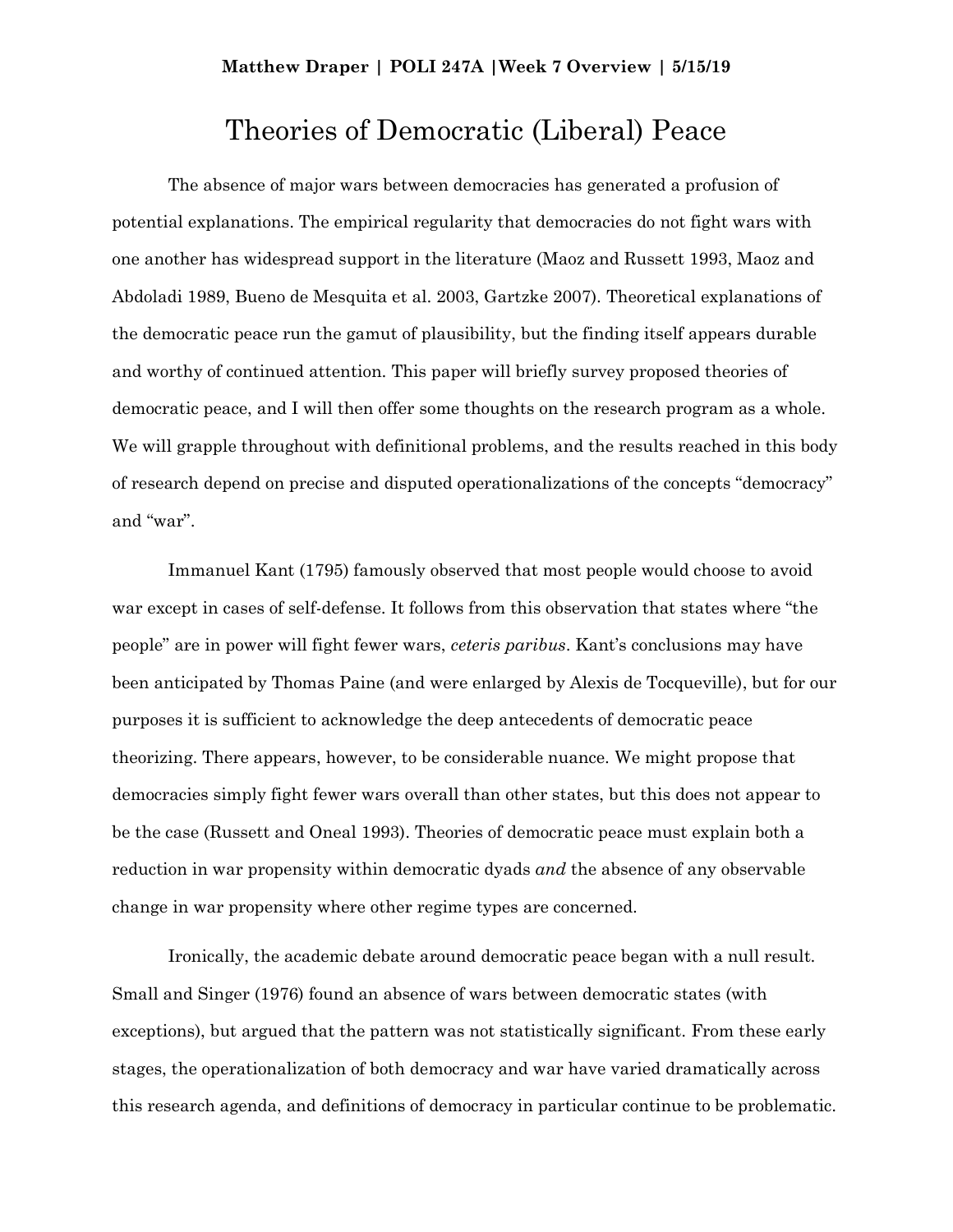Either the researcher defines democracy narrowly, limiting cases to the late modern era, or the researcher chooses a broader definition, in which case the democratic peace effect becomes less apparent or disappears altogether.

The literature divides broadly into domestic and system-level explanations. Domestic explanations are most commonly based on factors such as norms, institutions and economic interdependence. Explanations based on norms have usually focused on democratic norms shared by both parties. Dixon (1994) found that the observed democratic peace is an artifact of a propensity among democratic states towards the peaceful settlement of disputes (both internal and external), deriving this propensity from the basic democratic norm of "bounded conflict". These norms of domestic political culture are said to be incorporated into interstate relations, but it is unclear what the corresponding theory of war would be, as dyads both with and without this norm are mostly conflict-free.

Institutional explanations focus on the unique costs that democratic institutions impose on leaders who choose war. Bueno de Mesquita et al. (2004) rely on an application of selectorate theory to show that democratic leaders heading large coalitions will operate more conservatively in crisis than will autocrats or leaders of smaller coalitions. The theory relies on a continual reassessment process that is said to occur more frequently in democracies than in other regime types, with the result that democracies will notice more quickly that they are losing and commit resources more readily to redress the imbalance.

The context in which democratic decisions are made is salient in many findings. Ostrom and Job (1986) modeled presidential decision-making in democracies, concluding that the decision to use force is made in a thoroughly political context, and that the extent of popular support for war was the single most important influence on the decision to go to war. Similarly, Bueno de Mesquita and Siverson (1995) find that decisions to go to war are fundamentally a product of the domestic political setting, and that democratic leaders are more conservative in their choice to engage in war than are authoritarian leaders. Despite

2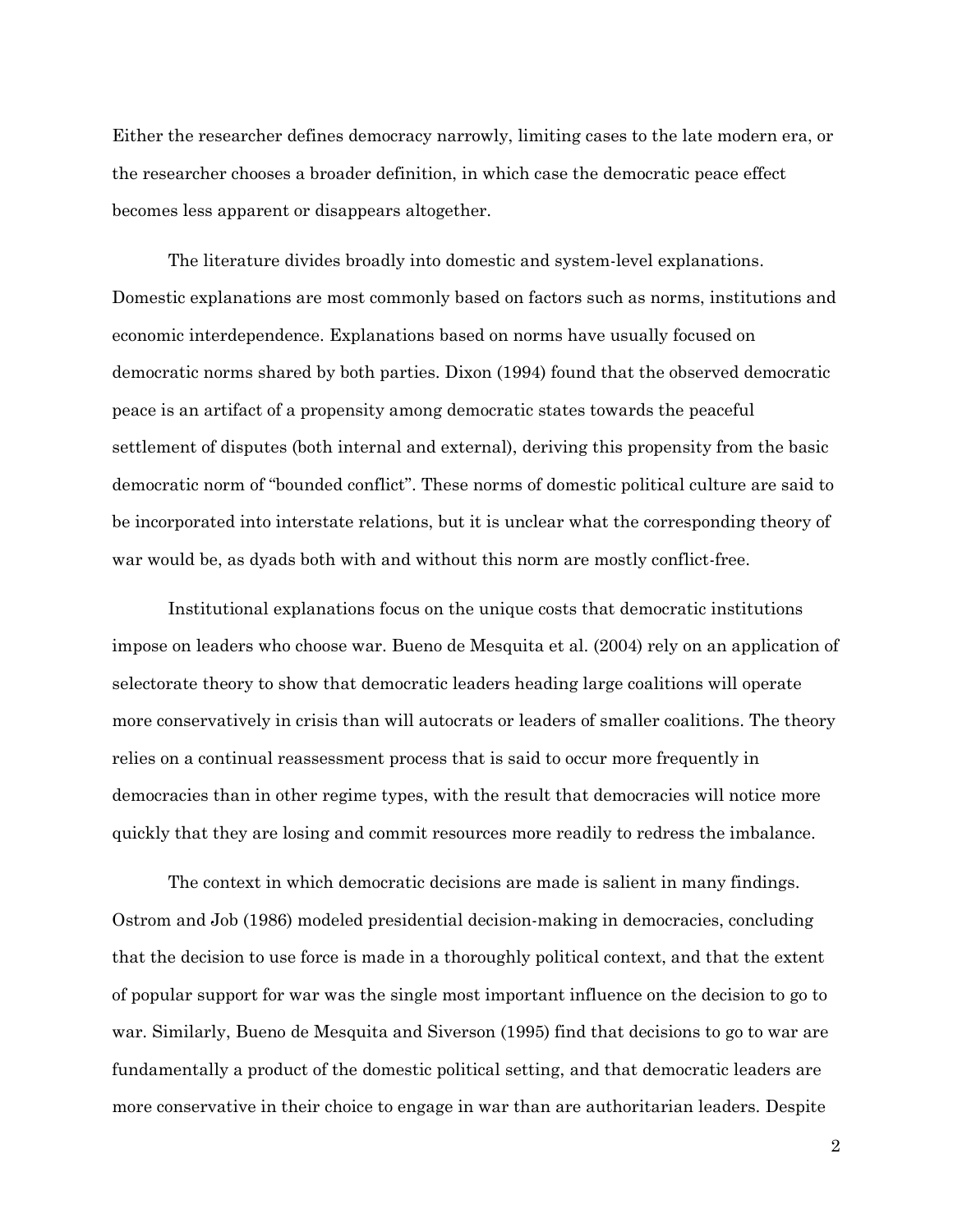its inefficiency for the state as a whole, war may not be ex-post inefficient for individual leaders (Chiozza and Goemans, 2004).

It may be that some other aspect of democratic regimes (other than their democratic character) is creating the observed effect. Explanations based on economic interdependence began with Kant. The basic idea (articulated by, among others, Norman Angell (1909)) is that democracies have too much to lose from a disruption in trade to consent to war. Russett and Oneal (1997) found that increased economic interdependence reduced the likelihood of military conflict. Both democracy and trade were found to constrain the use of force, and the authors found that the size of the "democratic gap" was a significant predictor of conflict. Gartzke (2007) argues that economic development, free markets and similar interstate interests, or more generally "capitalism" are sufficient to generate the democratic peace. While agreeing that democracy may ultimately be bound up with the emergence of capitalism, he argues that capitalism itself provides a more parsimonious explanation for the absence of conflict than democracy. Changes in the nature of economic development may also have made territorial expansion less desirable for great powers (Gartzke and Rohner 2010). I am personally inclined to lay great stress on this last explanation. States compete for markets in the same way they once competed for territory. This has disaggregated territorial ownership from rent extraction. It is intuitively plausible that conflict would decline as a result *and* that it would decline most in dyads where marketization is most complete, *i.e.* democracies.

Systemic explanations focus on international context, particularly on causes of bargaining failure such as issue indivisibility, commitment problems and incomplete information (Fearon 1995). Cederman and Gleditsch (2004) argue that collective security is an essential precursor of democratization, and that the regime type of states in the immediate neighborhood exert a strong influence on democratization propensity, making it hard for a few democracies to emerge but setting the stage for an inexorable wave of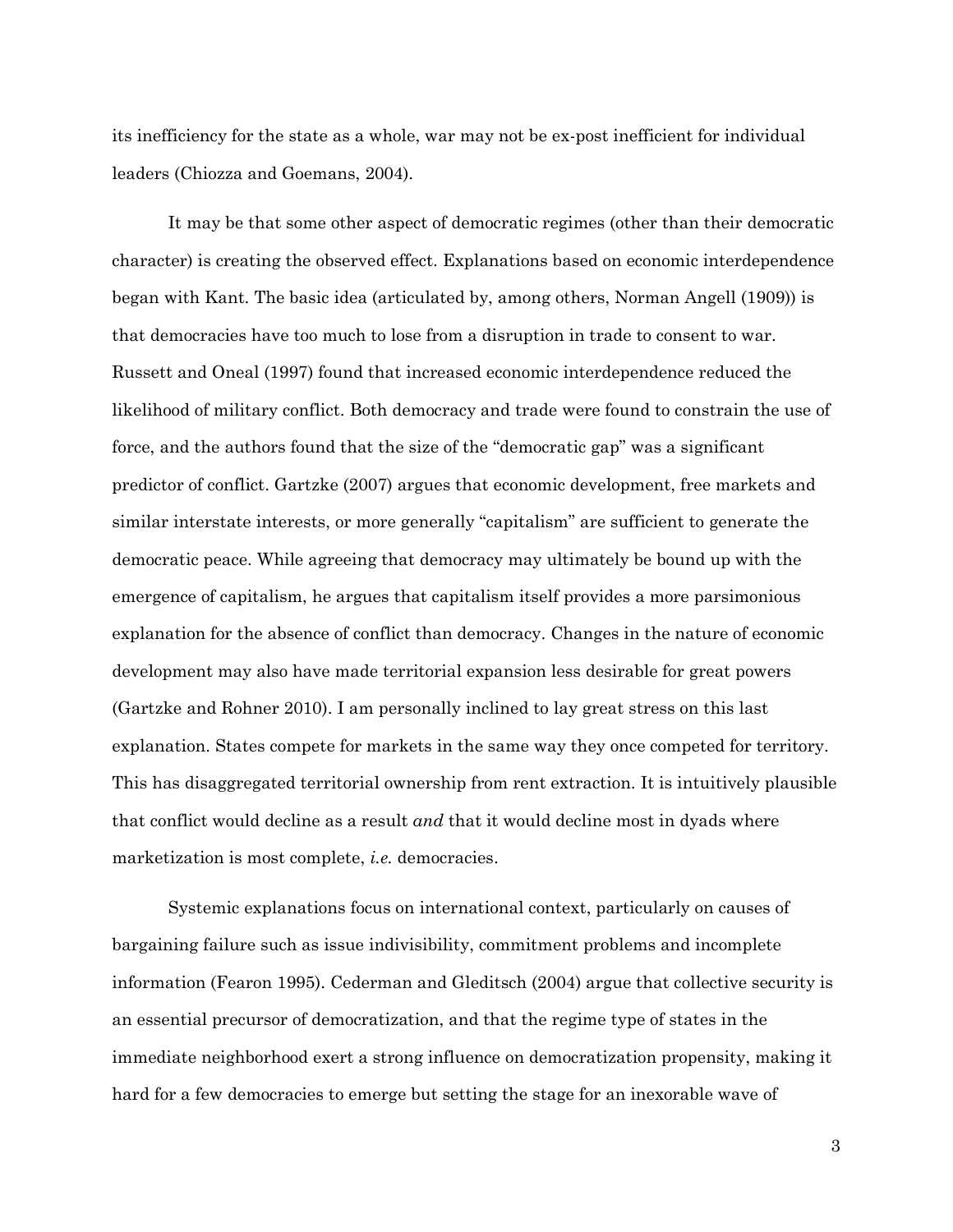democratization once the first few democracies have appeared. It seems sufficient to say of this argument that the inexorable wave seems to have stalled. Havard et al. (2001) argue that the democratic peace may be an artifact of democratic transition, with the implication that it is not so much democracy as stability in regime type that results in a tendency towards peace. Indeed, "the direction of change has no discernible influence on the probability of civil war," though there may still be advantages to achieving democracy since the authors identify it as a "more stable" end state than autocracy.

Fearon (1994) and others have suggested that democratic leaders bear higher "audience costs" for poor decisions, making them more reluctant to engage in crisis bargaining. The underlying mechanism is that high audience costs make democratic leaders more vulnerable to removal for failing to follow through on threats, but these high audience costs also work to make threats more credible, reducing the incidence of war (Fearon 1994). Schultz (2001) looked for (but did not find) differential audience costs for democratic leaders in crisis bargaining, emphasizing the political danger to democratic leaders who provoke and then back down from a crisis and reminding us that off-the-pathof-play audience costs can influence equilibrium behavior. Cases of institutional conflict may also lead to war initiation, though the mechanism is unclear (Dassel and Reinhardt 1999).

Research design in this area is very difficult, as operationalization of the variables in play has tended to obscure nuance in the findings. As we have seen, the choice of how to operationalize thick concepts like democracy and war is not obvious, and the democratic peace may simply be an artifact of particular operationalizations (Schwartz and Skinner 2002). Indeed, dichotomous measures of conflict may introduce aggregation bias, and the presence of rivalry may indicate temporal dependence (Mitchell and Moore, 2002). Some of my previous work (Draper 2019) has addressed operationalizations of democracy and whether there is substantial continuity in definitions over time. We must also consider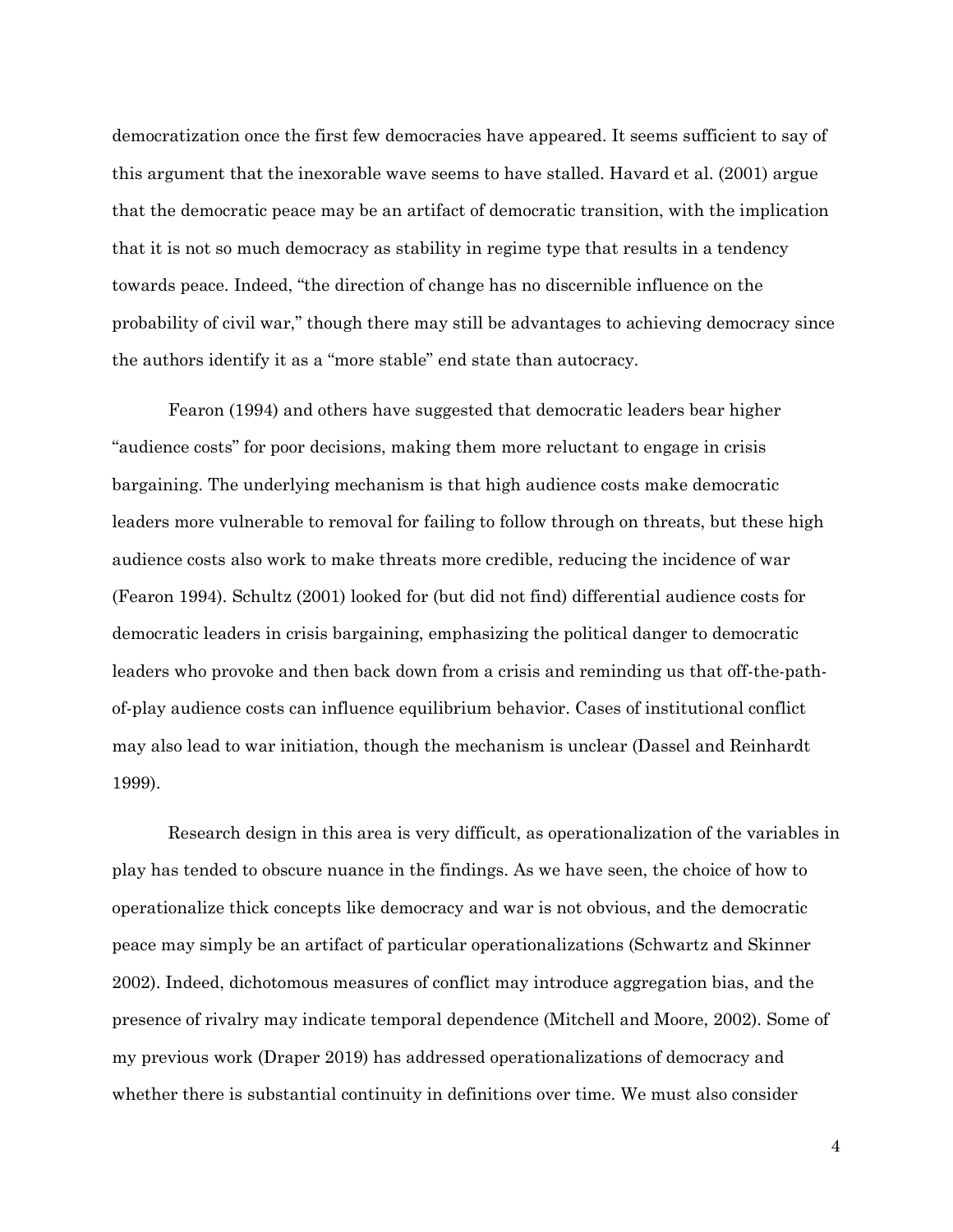potential problems of multicollinearity (there may be multiple, correlated causes of the democratic peace) and severe recency bias (to the post-WWII era).

To students of ancient history, the idea of a democratic peace must seem a little surprising. Greek democracies fought one another frequently, most famously during the Peloponnesian War (the ill-fated Sicilian expedition pitted Athens against Syracuse), and the Punic wars pitted the Roman Senate against the Carthaginian Senate. While the true democratic nature of these societies can be disputed, so can our own. The existence of a genuine democratic peace seems to turn crucially on definitions.

## References

Bueno de Mesquita, Bruce and Randolph M. Siverson. 1995. "War and the Survival of Political Leaders: A Comparative Study of Regime Types and Political Accountability." American Political Science Review 89(4):841-853.

Bueno de Mesquita, Bruce, James D. Morrow, Randolph M. Siverson, and Alastair Smith. 2004. "Testing Novel Implications from the Selectorate Theory of War." World Politics 56(3):363-388.

Cederman, Lars-Erik, and Kristian Skrede Gleditsch. 2004. "Conquest and Regime Change: An Evolutionary Model of the Spread of Democracy and Peace." International Studies Quarterly 48:603-29.

Chiozza, Giacomo, and H. E. Goemans. 2004. "International Conflict and the Tenure of Leaders: Is War Still Ex Post Inefficient?" American Journal of Political Science 48:604-19.

Dixon, William J. 1994. "Democracy and the Peaceful Settlement of International Conflict." American Political Science Review 88(1):14-32.

Dorussen, Han, and Jongryn Mo. 2001. "Ending Economic Sanctions: Audience Costs and Rent-Seeking as Commitment Strategies." Journal of Conflict Resolution 45: 395-426.

Draper, Matthew W. 2019. "Conceptions of Democracy". Seminar Paper for POLI 219 "Theory and Measurement of Democracy". University of California San Diego.

Drezner, Daniel W. 2003. "The Hidden Hand of Economic Coercion." International Organization 57:643-659.